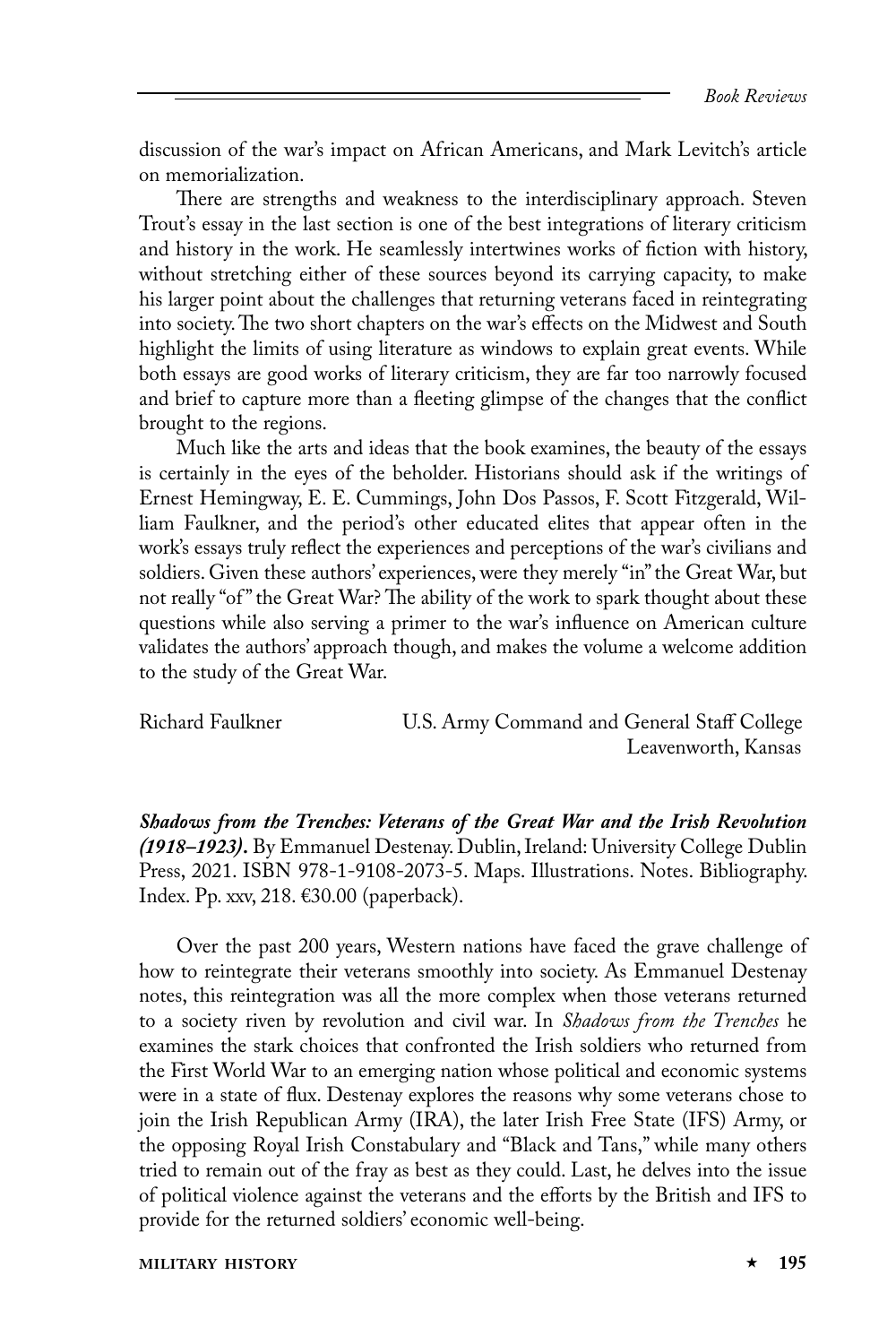One of the most intriguing parts of Destenay's work is his focus on the factors that influenced the ex-soldiers' decisions to join one side or the other in the Irish War for Independence and Civil War. Sinn Féin's victory in the general elections of December 1918 and the beginning of the IRA's guerilla campaign against the Crown's forces and supporters encouraged many Catholic, demobilized soldiers to transfer their loyalty to the emerging Irish nation and its military forces immediately upon their release from the army. Based on admittedly fragmentary evidence, Destenay argues that approximately 10 percent of Irish ex-servicemen volunteered or were recruited into the IRA soon after leaving the army. Far from stiff-arming the veterans, as Jane Leonard and Peter Hart have maintained, Destenay maintains that the IRA actively sought veterans to fill its ranks due to the technical skills, leadership, and ability to train raw Republican recruits that the soldiers brought to the table. As the War of Independence gave way to the Irish Civil War, the new IFS Army sought veterans of the Great War to give them a military advantage over the IRA. Destenay further claims that the veterans serving in the IRA played an outsized role in the Republicans' ability to inflict heavy casualties on the Crown's forces during the War of Independence.

One of Destenay's main goals is to counter Leonard and Hart's assertions that the IRA held a grudge against those who had fought for the British during the Great War, and thus targeted the veterans for assassination and other acts of political violence and intimidation. He argues that the fact that the IRA sought to recruit veterans challenges the notion that the group had a built-in bias against the ex-servicemen. After examining the backgrounds of those veterans who were killed in acts of political violence, moreover, he finds that their continued service in the Crown's forces or other pro-British activities after 1918, rather than their wartime service, was the root cause of the IRA's attacks against them. Still other veterans were caught up in the agrarian revolt that accompanied the War of Independence and therefore were targeted because they were landlords and large property owners.

*Shadows from the Trenches* is an important work for understanding how the Great War influenced the development of Ireland and the larger issue of the reintegration of veterans. Destenay delves into the primary sources and does an admirable job of building on the regional histories that have dealt with these issues to create an overarching study of veterans, political violence, and the complex issue of political loyalty in Ireland as a whole in the postwar era. The only small shortcoming in the work is that at times he draws conclusions based on things that are inferred rather than are stated strongly in his sources. While his argument that the veterans serving in the IRA enabled it to inflict heavy casualties on the Crown's forces during the War of Independence is perhaps logical, for instance, there needs to be more evidence to draw this conclusion. This minor criticism does not in any way detract from the overall power of Destenay's argument or the fact that this work is an important contribution to the study of the Great War and its aftermath.

Richard Faulkner U.S. Army Command and General Staff College Leavenworth, Kansas